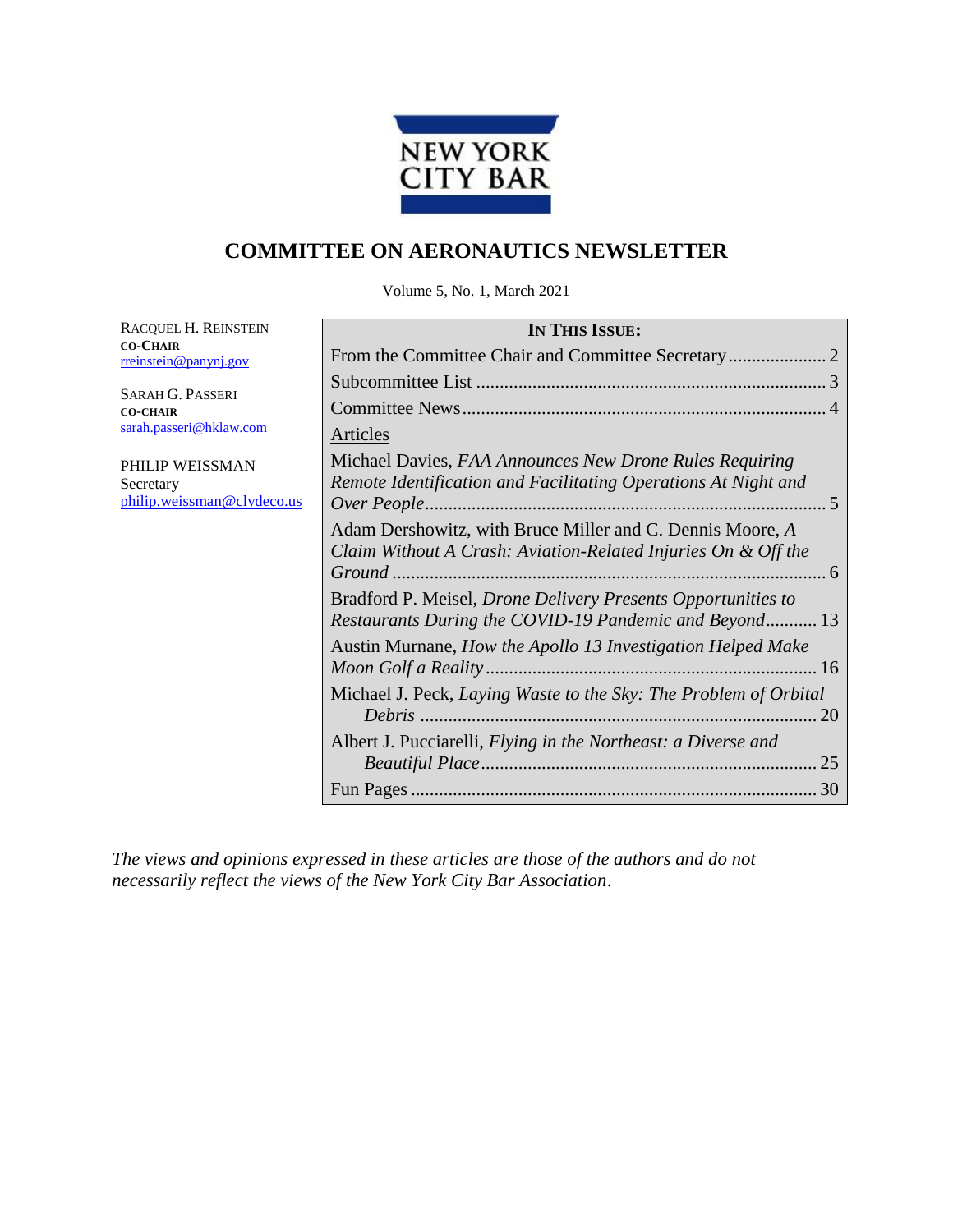## **Drone Delivery Presents Opportunities to Restaurants During the COVID-19 Pandemic and Beyond**

Bradford P. Meisel $<sup>1</sup>$ </sup> [BMeisel@mdmc-law.com](mailto:BMeisel@mdmc-law.com)



The ongoing COVID-19 Pandemic and government orders limiting or restricting dine-in restaurant services have forced many restaurants to depend on delivery operations in order to remain economically viable. For restaurants seeking to expand delivery operations without significantly increasing labor costs or their dependency on third party delivery services, drone delivery may emerge as an attractive option. Drone delivery has the potential to revolutionize their business model both during and beyond the COVID-19 Pandemic.

In recent years and months, various restaurants have begun to develop their own drone delivery services and the ongoing COVID-19 Pandemic has significantly increased interest in drone delivery.<sup>2</sup> In 2016, Domino's began conducting experimental drone pizza deliveries in New Zealand using autonomous drones and announced an ambitious goal of ultimately making all of its pizza deliveries by drone.<sup>3</sup> UberEats revealed plans to begin making food deliveries by drone in October of 2019.<sup>4</sup> In August of 2020, a Mobile, Alabama based Buffalo Wild Wings franchisee partnered with Deuce Drone to demonstrate drone food delivery and announced plans to begin delivering orders by drone later in  $2020$ .<sup>5</sup>

In order to deliver packages such as those containing food beyond their drone operators' lines of sight, restaurants must receive an Air Carrier Certificate from the Federal Aviation Administration (FAA) pursuant to Federal Aviation Regulations found at 14 CFR Part 135. In

 $\overline{a}$ <sup>1</sup> Bradford P. Meisel is an Associate at McElroy, Deutsch, Mulvaney & Carpenter specializing in corporate transactions, cybersecurity, data privacy, and drone law who previously served as a Senate Judiciary Committee Law Fellow to U.S. Senator Sheldon Whitehouse of Rhode Island and Cybersecurity and Technology Law Clerk to U.S. Senator Gary Peters of Michigan.

<sup>2</sup> Curtis Silver, "The Time for Delivery Drones to Rise Up is Now," Forbes (April 14, 2020) [https://www.forbes.com/sites/curtissilver/2020/04/14/the-time-for-delivery-drones-to-rise-up-is](https://www.forbes.com/sites/curtissilver/2020/04/14/the-time-for-delivery-drones-to-rise-up-is-now/#51ebd8bb382a)[now/#51ebd8bb382a](https://www.forbes.com/sites/curtissilver/2020/04/14/the-time-for-delivery-drones-to-rise-up-is-now/#51ebd8bb382a) (All links in this newsletter last accessed on March 18, 2021).

<sup>3</sup> Stephen Feller, "Domino's Tests Drone Delivery of Pizza in New Zealand," UPI (November 17, 2016) [https://www.upi.com/Business\\_News/2016/11/17/Dominos-tests-drone-delivery-of-pizza-in-New-](https://www.upi.com/Business_News/2016/11/17/Dominos-tests-drone-delivery-of-pizza-in-New-Zealand/4271479363638/)[Zealand/4271479363638/.](https://www.upi.com/Business_News/2016/11/17/Dominos-tests-drone-delivery-of-pizza-in-New-Zealand/4271479363638/)

<sup>&</sup>lt;sup>4</sup> Alex Davies, "Uber Eats Hopes Drones Can Lift it to Profitability," Wired (October 28, 2019) [https://www.wired.com/story/uber-eats-drones-lift-profitability/.](https://www.wired.com/story/uber-eats-drones-lift-profitability/) 

<sup>5</sup> Tyler Fingert, "Drone Delivery Closer to Reality in Mobile After Demonstration; First Order to be Sent in October," Fox 10 News (August 13, 2020) [https://www.fox10tv.com/news/mobile\\_county/drone-delivery-closer-to](https://www.fox10tv.com/news/mobile_county/drone-delivery-closer-to-reality-in-mobile-after-demonstration-first-order-to-be-sent-in/article_ee1f3208-ddb1-11ea-8f76-f7562a380915.html)[reality-in-mobile-after-demonstration-first-order-to-be-sent-in/article\\_ee1f3208-ddb1-11ea-8f76-f7562a380915.html](https://www.fox10tv.com/news/mobile_county/drone-delivery-closer-to-reality-in-mobile-after-demonstration-first-order-to-be-sent-in/article_ee1f3208-ddb1-11ea-8f76-f7562a380915.html) accessed.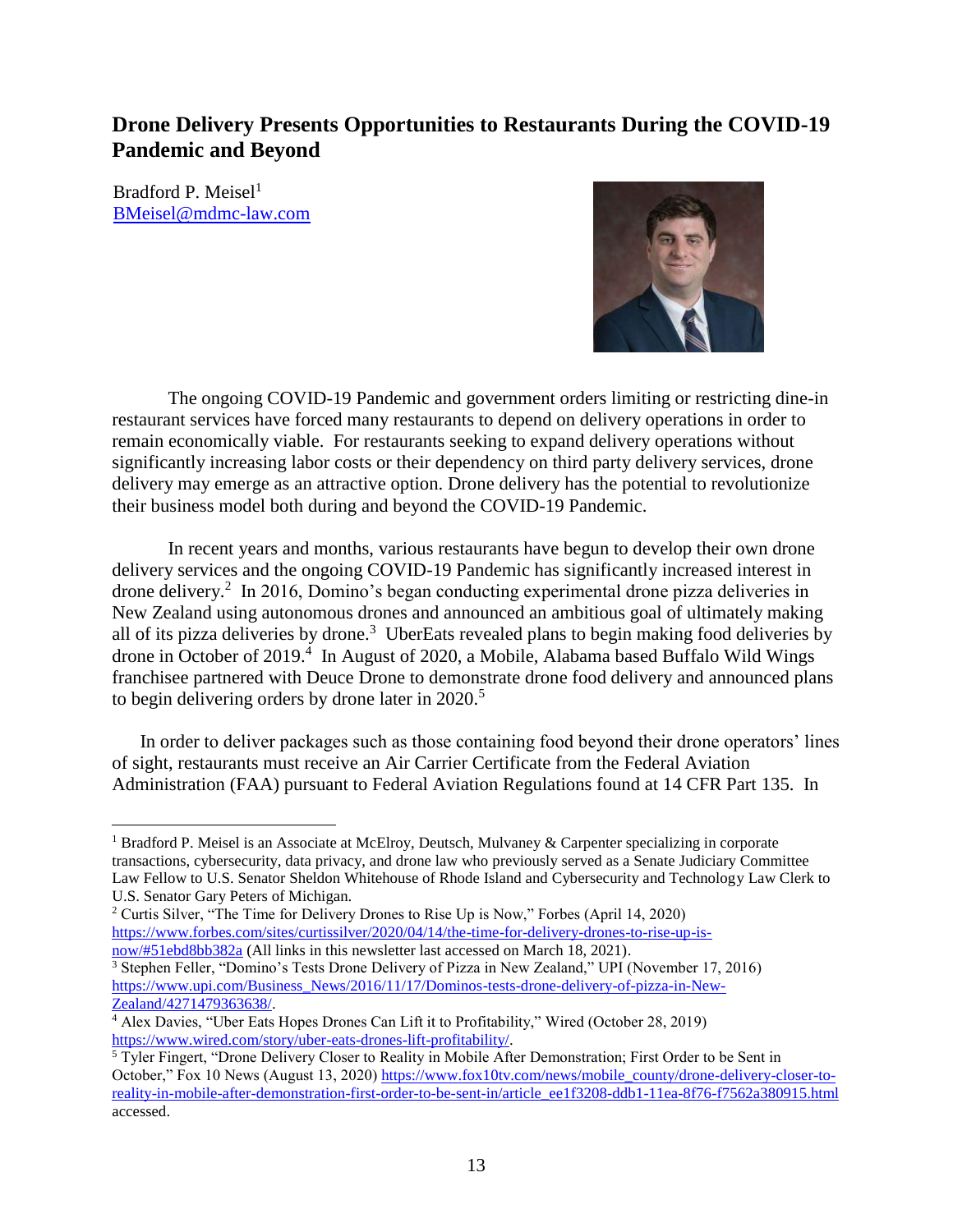order to receive such a certificate, the applicant must have a physical location and drone access; drone liability insurance; and have a President, 2/3 of the Board of Directors, and individuals controlling 75% or more of its interest who are U.S. citizens.<sup>6</sup> Moreover, restaurants' drone operators will be required to obtain remote pilot certificates and their drones must be registered with the FAA and marked with their assigned FAA registration numbers.<sup>7</sup>

The federal Drone Operator Safety Act, which was introduced by Sen. Sheldon Whitehouse (D-RI) and Rep. Jim Langevin (D-RI) and enacted as part of the bipartisan FAA Reauthorization Act of 2018, criminalizes drone operations in airport runway exclusion zones. Consequently, restaurants likely cannot offer drone delivery to locations near airports and restaurants located near airports likely cannot offer drone delivery.<sup>8</sup>

Restaurants seeking to offer drone delivery may be able to argue that any state or local laws, ordinances and regulations governing drone operation, noise, and safety are federally preempted and unenforceable. The U.S. District Court for the District of Massachusetts upheld the concept of preemption when it decided that a municipal ordinance requiring drone registration and prohibiting drone operation outside operators' lines of sight, flights below certain altitude over private property absent express permission of property owners, and flights over public property were federally preempted.<sup>9</sup> However, it is possible that municipal land use and zoning ordinances and regulations restricting and limiting drone take offs and landings in certain zones may be enforceable and not affected by federal preemption, since numerous courts have held that such ordinances and regulations prohibiting or limiting the size of airports, airstrips, or heliports in certain zones are enforceable and are not federally preempted.<sup>10</sup> While courts have yet to address this issue with regard to drones, it is possible that restaurants seeking to engage in drone delivery could be subject to municipal land use and zoning law. As a result, operators may even be required to obtain use variances for drone delivery operations if they are located in districts not zoned for aircraft takeoffs and landings and drone takeoffs and landings are not determined to be permissible accessory uses to restaurants.

Commercial drone operators, such as restaurants, that are not using drones for First Amendment protected activities such as newsgathering, must comply with the provisions of the FAA Reauthorization Act of 2018 governing the privacy practices of commercial drone operators. The law states that it is the sense of Congress that commercial drone operators should develop and implement publicly available privacy policies governing the collection, use,

 $\overline{a}$ 

<sup>6</sup> 14 C.F.R. Part 135.

<sup>7</sup> 14 C.F.R. Part 107.

<sup>8</sup> 18 U.S.C. § 39B

<sup>9</sup>See, Singer v. City of Newton, 284 F.Supp.3d 125 (D. Mass. 2017).

<sup>&</sup>lt;sup>10</sup> See, e.g. Hoagland v. Town of Clear Lake Indiana, 344 F. Supp.2d 1150 (N.D. Ind. 2004), aff'd 415 F.3d 693 (7<sup>th</sup> Cir. 2005), cert. denied, 547 U.S. 1004 (2006) ((citing Condor Corp. v. City of St. Paul, 912 F.2d 215, 219 (8th Cir. 1990); Broadbent v. Allison, 155 F.Supp.2d 520, 524 (W.D.N.C. 2001); City of Cleveland v. City of Brook Park, Ohio, 893 F.Supp. 742 (N.D. Oh. 1995); Faux-Burhans v. County Comm'rs of Frederic County, 674 F.Supp. 1172, 1173-1174 (D. Md. 1987), aff'd, 859 F.2d 149 (4th Cir. 1988); People ex. rel. Birkett v. City of Chicago, 329 Ill.App.3d 477 (Ill. Ct. App. 2nd Dist. 2002); Tanis v. Township of Hampton, 306 N.J. Super. 588 (N.J. 1997); In re Commercial Airfield, 170 Vt. 595 (Vt. 2000); Garden State Farms, Inc. v. Bay, 77 N.J. 439 (N.J. 1978)); Riggs v. Burson, 941 S.W.2d 44 (Tenn. 1997); Guillot v. Brooks, 651 So.2d 345 (La. Ct. App. 2nd Cir. 1995); Wright v. City of Winnebago, 73 Ill.App.3d 337 (Ill. Ct. App. 2<sup>nd</sup> Dist. 1979); Skydive Oregon v. Clackamas County, 857 P.2d 879, 882 (Or. App. 1993); Gustafson v. City of Lake Angelus, 76 F.3d 778, 787 (6th Cir. 1996).